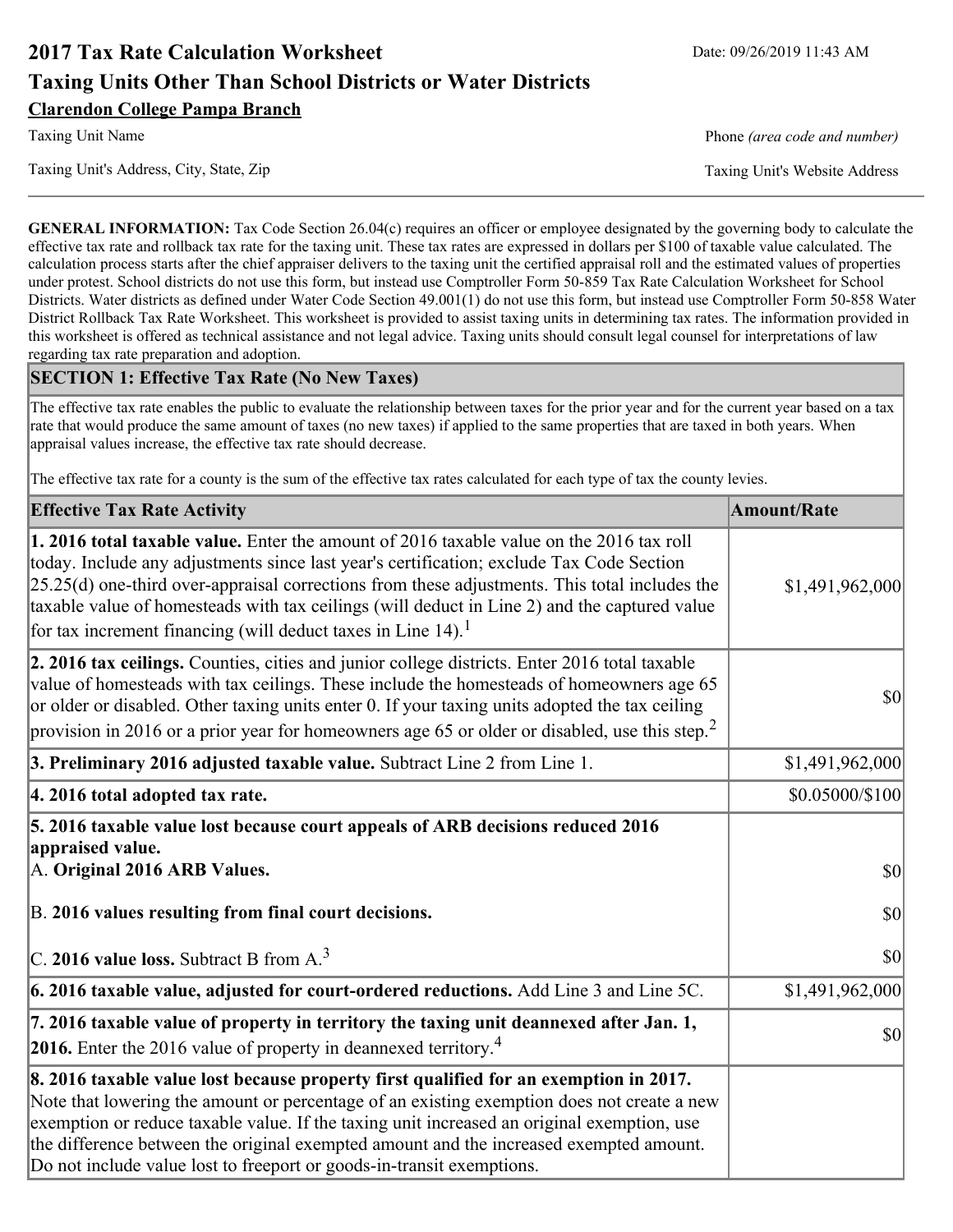| A. Absolute exemptions. Use 2016 market value:                                                                                                                                                                                                                                                                                                                                                                         | \$188,330       |
|------------------------------------------------------------------------------------------------------------------------------------------------------------------------------------------------------------------------------------------------------------------------------------------------------------------------------------------------------------------------------------------------------------------------|-----------------|
| B. Partial exemptions. 2017 exemption amount or 2017 percentage exemption times 2016<br>value:                                                                                                                                                                                                                                                                                                                         | \$2,161,800     |
| C. Value loss. Add A and $B^5$                                                                                                                                                                                                                                                                                                                                                                                         | \$2,350,130     |
| 9. 2016 taxable value lost because property first qualified for agricultural appraisal (1-<br>d or 1-d-1), timber appraisal, recreational/scenic appraisal or public access airport<br>special appraisal in 2017. Use only properties that qualified in 2017 for the first time; do<br>not use properties that qualified in 2016.                                                                                      |                 |
| A. 2016 market value:                                                                                                                                                                                                                                                                                                                                                                                                  | \$0             |
| B. 2017 productivity or special appraised value:                                                                                                                                                                                                                                                                                                                                                                       | 30              |
| C. Value loss. Subtract B from $A6$                                                                                                                                                                                                                                                                                                                                                                                    | 30              |
| 10. Total adjustments for lost value. Add lines 7, 8C and 9C.                                                                                                                                                                                                                                                                                                                                                          | \$2,350,130     |
| 11. 2016 adjusted taxable value. Subtract Line 10 from Line 6.                                                                                                                                                                                                                                                                                                                                                         | \$1,489,611,870 |
| 12. Adjusted 2016 taxes. Multiply Line 4 by line 11 and divide by \$100.                                                                                                                                                                                                                                                                                                                                               | \$744,805       |
| 13. Taxes refunded for years preceding tax year 2016. Enter the amount of taxes refunded<br>by the taxing unit for tax years preceding tax year 2016. Types of refunds include court<br>decisions, Tax Code Section 25.25(b) and (c) corrections and Tax Code Section 31.11<br>payment errors. Do not include refunds for tax year 2016. This line applies only to tax years<br>preceding tax year $2016$ <sup>7</sup> | \$159           |
| 14. Taxes in tax increment financing (TIF) for tax year 2016. Enter the amount of taxes<br>paid into the tax increment fund for a reinvestment zone as agreed by the taxing unit. If the<br>taxing unit has no 2017 captured appraised value in Line 16D, enter $0.8$                                                                                                                                                  | \$0             |
| 15. Adjusted 2016 taxes with refunds and TIF adjustment. Add Lines 12 and 13, subtract<br>Line $149$                                                                                                                                                                                                                                                                                                                   | \$744,964       |
| 16. Total 2017 taxable value on the 2017 certified appraisal roll today. This value<br>includes only certified values and includes the total taxable value of homesteads with tax<br>ceilings (will deduct in Line 18). These homesteads include homeowners age 65 or older or<br>disabled. $10$                                                                                                                       |                 |
| A. Certified values:                                                                                                                                                                                                                                                                                                                                                                                                   | \$1,575,048,717 |
| B. Counties: Include railroad rolling stock values certified by the Comptroller's office:                                                                                                                                                                                                                                                                                                                              | \$0             |
| C. Pollution control and energy storage system exemption: Deduct the value of property<br>exempted for the current tax year for the first time as pollution control or energy storage<br>system property:                                                                                                                                                                                                              | \$0             |
| <b>D. Tax increment financing:</b> Deduct the 2017 captured appraised value of property taxable<br>by a taxing unit in a tax increment financing zone for which the 2017 taxes will be deposited<br>into the tax increment fund. Do not include any new property value that will be included in                                                                                                                        | \$0             |
| Line 21 below. <sup>11</sup>                                                                                                                                                                                                                                                                                                                                                                                           | \$1,575,048,717 |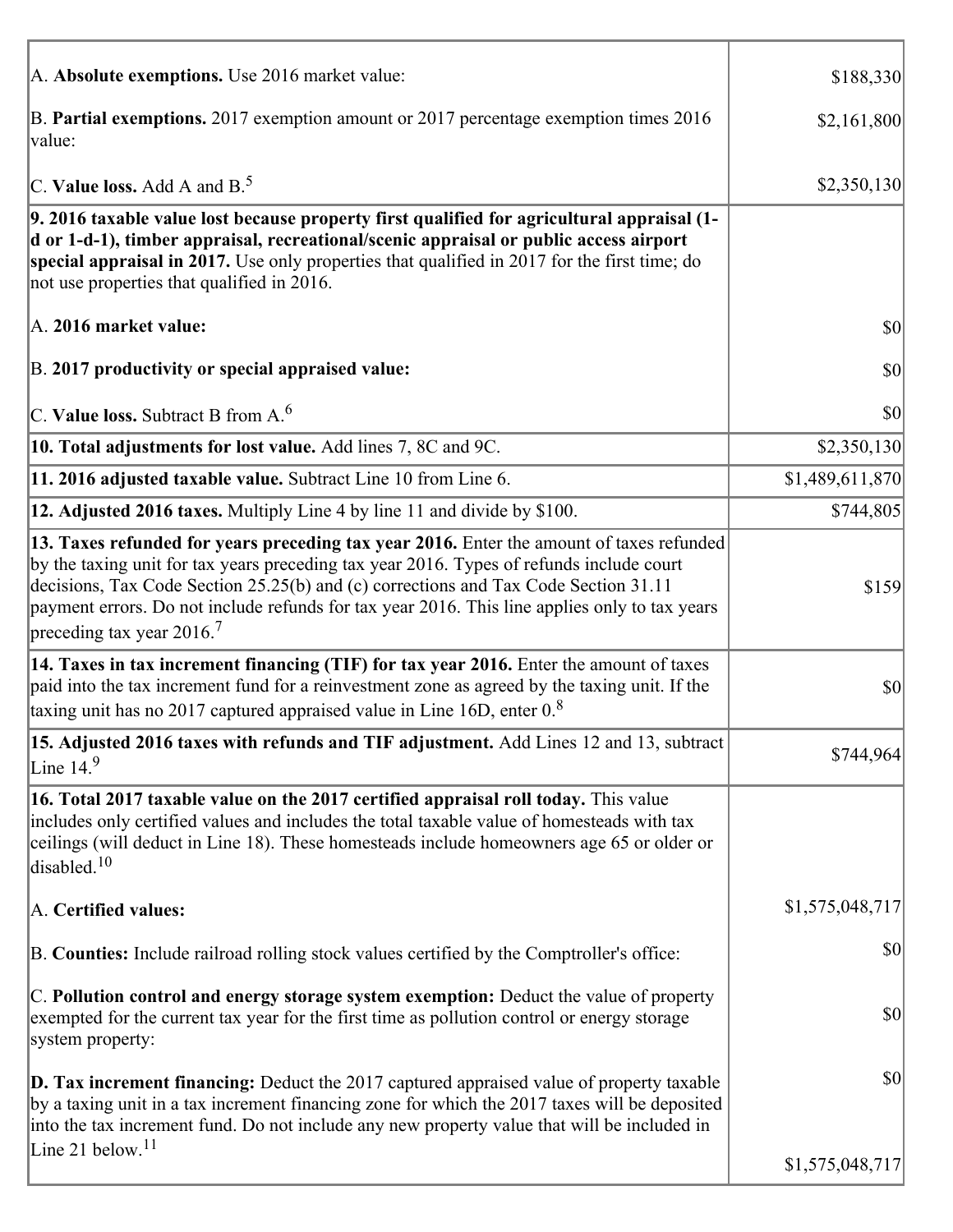| E. Total 2017 value. Add A and B, then subtract C and D.                                                                                                                                                                                                                                                                                                                                                                                                                                                                                                                                                                                                                                                                 |                  |
|--------------------------------------------------------------------------------------------------------------------------------------------------------------------------------------------------------------------------------------------------------------------------------------------------------------------------------------------------------------------------------------------------------------------------------------------------------------------------------------------------------------------------------------------------------------------------------------------------------------------------------------------------------------------------------------------------------------------------|------------------|
| $ 17$ . Total value of properties under protest or not included on certified appraisal roll. <sup>12</sup>                                                                                                                                                                                                                                                                                                                                                                                                                                                                                                                                                                                                               |                  |
| A. 2017 taxable value of properties under protest. The chief appraiser certifies a list of<br>properties still under ARB protest. The list shows the appraisal district's value and the<br>taxpayer's claimed value, if any, or an estimate of the value if the taxpayer wins. For each of<br>the properties under protest, use the lowest of these values. Enter the total value. <sup>13</sup>                                                                                                                                                                                                                                                                                                                         | \$1,433,050      |
| B. 2017 value of properties not under protest or included on certified appraisal roll.<br>The chief appraiser gives taxing units a list of those taxable properties that the chief<br>appraiser knows about, but are not included in the appraisal roll certification. These<br>properties also are not on the list of properties that are still under protest. On this list of<br>properties, the chief appraiser includes the market value, appraised value and exemptions for<br>the preceding year and a reasonable estimate of the market value, appraised value and<br>exemptions for the current year. Use the lower market, appraised or taxable value (as<br>appropriate). Enter the total value. <sup>14</sup> | \$0              |
| C. Total value under protest or not certified: Add A and B.                                                                                                                                                                                                                                                                                                                                                                                                                                                                                                                                                                                                                                                              | \$1,433,050      |
| 18. 2017 tax ceilings. Counties, cities and junior colleges enter 2017 total taxable value of<br>homesteads with tax ceilings. These include the homesteads of homeowners age 65 or older<br>or disabled. Other taxing units enter 0. If your taxing units adopted the tax ceiling provision<br>$\vert$ in 2016 or a prior year for homeowners age 65 or older or disabled, use this step. <sup>15</sup>                                                                                                                                                                                                                                                                                                                 | 30               |
| 19. 2017 total taxable value. Add Lines 16E and 17C. Subtract Line 18.                                                                                                                                                                                                                                                                                                                                                                                                                                                                                                                                                                                                                                                   | \$1,576,481,767  |
| 20. Total 2017 taxable value of properties in territory annexed after Jan. 1, 2016.<br>Include both real and personal property. Enter the 2017 value of property in territory<br>$\vert$ annexed. <sup>16</sup>                                                                                                                                                                                                                                                                                                                                                                                                                                                                                                          | $ 10\rangle$     |
| 21. Total 2017 taxable value of new improvements and new personal property located<br>in new improvements. New means the item was not on the appraisal roll in 2016. An<br>improvement is a building, structure, fixture or fence erected on or affixed to land. New<br>additions to existing improvements may be included if the appraised value can be<br>determined. New personal property in a new improvement must have been brought into the<br>taxing unit after Jan. 1, 2016, and be located in a new improvement. New improvements do<br>include property on which a tax abatement agreement has expired for $2017$ <sup>17</sup>                                                                               | \$5,730,850      |
| 22. Total adjustments to the 2017 taxable value. Add Lines 20 and 21.                                                                                                                                                                                                                                                                                                                                                                                                                                                                                                                                                                                                                                                    | \$5,730,850      |
| 23. 2017 adjusted taxable value. Subtract Line 22 from Line 19.                                                                                                                                                                                                                                                                                                                                                                                                                                                                                                                                                                                                                                                          | \$1,570,750,917  |
| 24. 2017 effective tax rate. Divide Line 15 by Line 23 and multiply by $$100$ . <sup>18</sup>                                                                                                                                                                                                                                                                                                                                                                                                                                                                                                                                                                                                                            | $$0.04742/\$100$ |
| 25. COUNTIES ONLY. Add together the effective tax rates for each type of tax the county<br>levies. The total is the 2017 county effective tax rate. <sup>18</sup>                                                                                                                                                                                                                                                                                                                                                                                                                                                                                                                                                        |                  |

- <sup>2</sup>Tex. Tax Code Section 26.012(14)
- <sup>1</sup>Tex. Tax Code Section 26.012(14) <sup>9</sup>Tex. Tax Code Section 26.012(13) <sup>9</sup>Tex. Tax Code Section 26.012
	-
- <sup>3</sup>Tex. Tax Code Section 26.012(13) <sup>11</sup>Tex. Tax Code Section 26.03(c) <sup>4</sup>Tex. Tax Code Section 26.01(c) and <sup>12</sup>Tex. Tax Code Section 26.01(c) and <sup>12</sup>Tex. Tax Code Section 26.01(c) and <sup>12</sup>Tex. Tax Code Section 26.01(c)
	- <sup>12</sup>Tex. Tax Code Section 26.01(c) and (d)
- 
- <sup>5</sup>Tex. Tax Code Section 26.012(15) <sup>13</sup>Tex. Tax Code Section 26.01(c) <sup>6</sup>Tex. Tax Code Section 26.01(d)
- <sup>6</sup>Tex. Tax Code Section 26.012(15) <sup>14</sup>Tex. Tax Code Section 26.01(d)<sup>7</sup>Tex. Tax Code Section 26.012(6)  $7$ Tex. Tax Code Section 26.012(13)
- 
- 
- ${}^{8}$ Tex. Tax Code Section 26.03(c)  ${}^{16}$ Tex. Tax Code Section 26.012(17)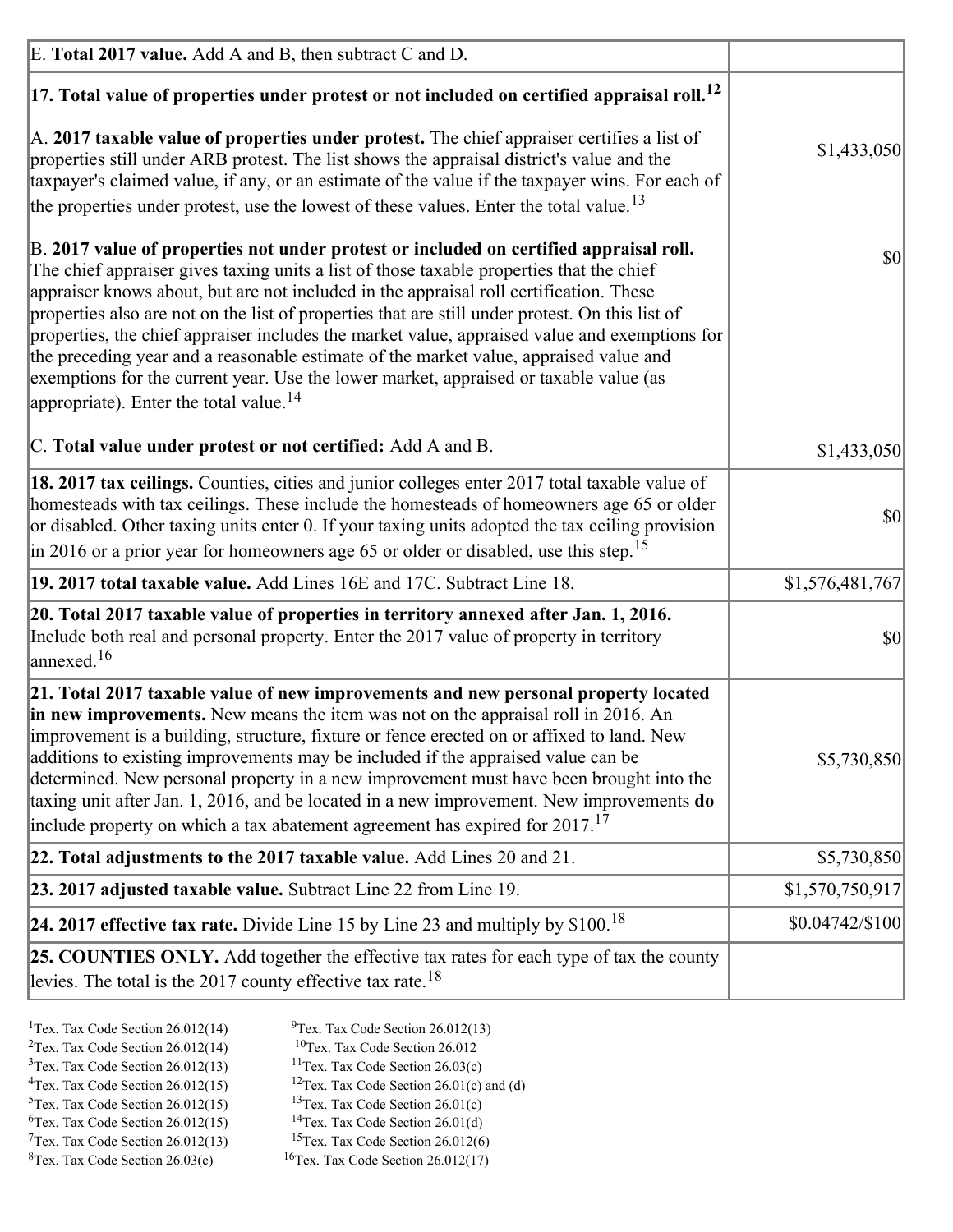## **SECTION 2: Rollback Tax Rate**

The rollback tax rate is split into two separate rates:

- 1. **Maintenance and Operations (M&O):** The M&O portion is the tax rate that is needed to raise the same amount of taxes that the taxing unit levied in the prior year plus eight percent. This rate accounts for such things as salaries, utilities and day-to-day operations.
- 2. **Debt:** The debt tax rate includes the debt service necessary to pay the taxing unit's debt payments in the coming year. This rate accounts for principal and interest on bonds and other debt secured by property tax revenue.

The rollback tax rate for a county is the sum of the rollback tax rates calculated for each type of tax the county levies. In most cases the rollback tax rate exceeds the effective tax rate, but occasionally decreases in a taxing unit's debt service will cause the effective tax rate to be higher than the rollback tax rate.

| <b>Rollback Tax Rate Activity</b>                                                                                                                                                                                                                                                                                                                                                                                                                                                                                                                                                                                                                                       | <b>Amount/Rate</b> |
|-------------------------------------------------------------------------------------------------------------------------------------------------------------------------------------------------------------------------------------------------------------------------------------------------------------------------------------------------------------------------------------------------------------------------------------------------------------------------------------------------------------------------------------------------------------------------------------------------------------------------------------------------------------------------|--------------------|
| 26. 2016 maintenance and operations ( $M&O$ ) tax rate.                                                                                                                                                                                                                                                                                                                                                                                                                                                                                                                                                                                                                 | \$0/\$100          |
| $ 27.2016$ adjusted taxable value. Enter the amount from Line 11.                                                                                                                                                                                                                                                                                                                                                                                                                                                                                                                                                                                                       | \$1,489,611,870    |
| 28. 2016 M&O taxes.                                                                                                                                                                                                                                                                                                                                                                                                                                                                                                                                                                                                                                                     |                    |
|                                                                                                                                                                                                                                                                                                                                                                                                                                                                                                                                                                                                                                                                         |                    |
| A. Multiply Line 26 by Line 27 and divide by \$100.                                                                                                                                                                                                                                                                                                                                                                                                                                                                                                                                                                                                                     | $ 10\rangle$       |
| B. Cities, counties and hospital districts with additional sales tax: Amount of additional<br>sales tax collected and spent on M&O expenses in 2016. Enter amount from full year's sales<br>tax revenue spent for M&O in 2016 fiscal year, if any. Other taxing units enter 0. Counties<br>exclude any amount that was spent for economic development grants from the amount of<br>sales tax spent.                                                                                                                                                                                                                                                                     | $ 10\rangle$       |
| C. Counties: Enter the amount for the state criminal justice mandate. If second or later year,<br>the amount is for increased cost above last year's amount. Other taxing units enter 0.                                                                                                                                                                                                                                                                                                                                                                                                                                                                                | $ 10\rangle$       |
| D. Transferring function: If discontinuing all of a department, function or activity and<br>transferring it to another taxing unit by written contract, enter the amount spent by the taxing<br>unit discontinuing the function in the 12 months preceding the month of this calculation. If<br>the taxing unit did not operate this function for this 12-month period, use the amount spent<br>in the last full fiscal year in which the taxing unit operated the function. The taxing unit<br>discontinuing the function will subtract this amount in H below. The taxing unit receiving<br>the function will add this amount in H below. Other taxing units enter 0. | $ 10\rangle$       |
| E. Taxes refunded for years preceding tax year 2016: Enter the amount of M&O taxes<br>refunded in the preceding year for taxes before that year. Types of refunds include court<br>decisions, Tax Code Section 25.25(b) and (c) corrections and Tax Code Section 31.11<br>payment errors. Do not include refunds for tax year 2016. This line applies only to tax years<br>preceding tax year 2016.                                                                                                                                                                                                                                                                     | \$0                |
| F. Enhanced indigent health care expenditures: Enter the increased amount for the<br>current year's enhanced indigent health care expenditures above the preceding tax year's<br>enhanced indigent health care expenditures, less any state assistance.                                                                                                                                                                                                                                                                                                                                                                                                                 | <b>\$0</b>         |
| G. Taxes in TIF: Enter the amount of taxes paid into the tax increment fund for a<br>reinvestment zone as agreed by the taxing unit. If the taxing unit has no 2017 captured<br>appraised value in Line 16D, enter 0.                                                                                                                                                                                                                                                                                                                                                                                                                                                   | $ 10\rangle$       |
| <b>H. Adjusted M&amp;O Taxes.</b> Add A, B, C, E and F. For taxing unit with D, subtract if<br>discontinuing function and add if receiving function. Subtract G.                                                                                                                                                                                                                                                                                                                                                                                                                                                                                                        | <b>\$0</b>         |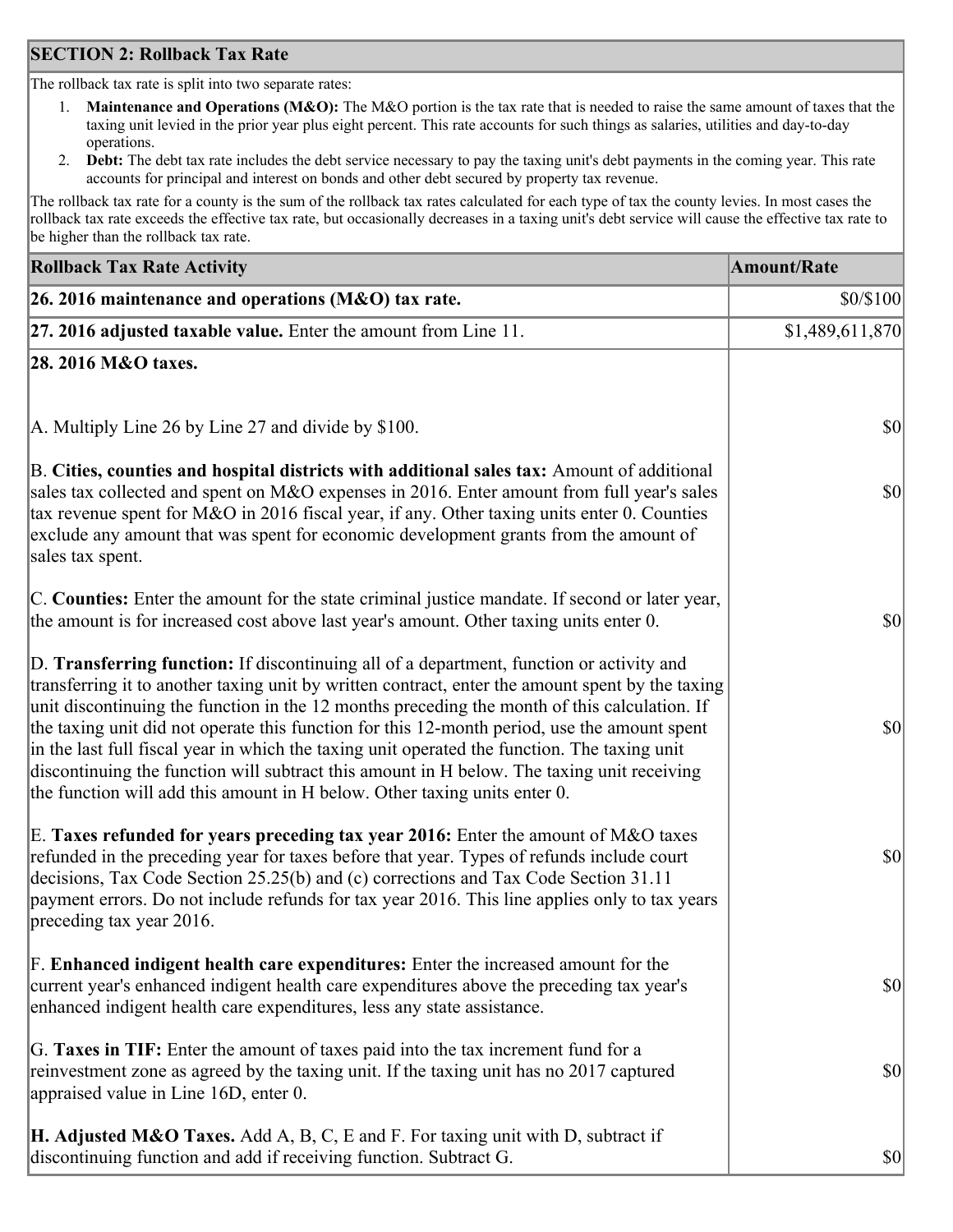| 29. 2017 adjusted taxable value. Enter Line 23 from the Effective Tax Rate Worksheet.                                                                                                                                                                                                                                                                                                         | \$1,570,750,917 |
|-----------------------------------------------------------------------------------------------------------------------------------------------------------------------------------------------------------------------------------------------------------------------------------------------------------------------------------------------------------------------------------------------|-----------------|
| 30. 2017 effective maintenance and operations rate. Divide Line 28H by Line 29 and<br>multiply by \$100.                                                                                                                                                                                                                                                                                      | \$0.00000/\$100 |
| $31.2017$ rollback maintenance and operation rate. Multiply Line 30 by 1.08.                                                                                                                                                                                                                                                                                                                  | \$0/\$100       |
| 32. Total 2017 debt to be paid with property taxes and additional sales tax revenue.<br>Debt means the interest and principal that will be paid on debts that:<br>$(1)$ are paid by property taxes,<br>$(2)$ are secured by property taxes,<br>$(3)$ are scheduled for payment over a period longer than one year and<br>(4) are not classified in the taxing unit's budget as $M&O$ expenses |                 |
| A. Debt also includes contractual payments to other taxing units that have incurred debts on<br>behalf of this taxing unit, if those debts meet the four conditions above. Include only<br>amounts that will be paid from property tax revenue. Do not include appraisal district budget<br>payments. Enter debt amount.                                                                      | 30              |
| B. Subtract unencumbered fund amount used to reduce total debt.                                                                                                                                                                                                                                                                                                                               | \$0             |
| C. Subtract amount paid from other resources.                                                                                                                                                                                                                                                                                                                                                 |                 |
| D. Adjusted debt. Subtract B and C from A.                                                                                                                                                                                                                                                                                                                                                    | $ 10\rangle$    |
|                                                                                                                                                                                                                                                                                                                                                                                               | $ 10\rangle$    |
| 33. Certified 2016 excess debt collections. Enter the amount certified by the collector.                                                                                                                                                                                                                                                                                                      | $ 10\rangle$    |
| 34. Adjusted 2017 debt. Subtract Line 33 from Line 32D.                                                                                                                                                                                                                                                                                                                                       | $ 10\rangle$    |
| 35. Certified 2017 anticipated collection rate. Enter the rate certified by the collector. If<br>the rate is 100 percent or greater, enter 100 percent.                                                                                                                                                                                                                                       | 0%              |
| 36. 2017 debt adjusted for collections. Divide Line 34 by Line 35                                                                                                                                                                                                                                                                                                                             | \$0             |
| 37. 2017 total taxable value. Enter the amount on Line 19.                                                                                                                                                                                                                                                                                                                                    | \$1,576,481,767 |
| <b>38. 2017 debt tax rate.</b> Divide Line 36 by Line 37 and multiply by \$100.                                                                                                                                                                                                                                                                                                               | \$0/\$100       |
| <b>39. 2017 rollback tax rate.</b> Add Lines 31 and 38.                                                                                                                                                                                                                                                                                                                                       | \$0/\$100       |
| 40. COUNTIES ONLY. Add together the rollback tax rates for each type of tax the county<br>levies. The total is the 2017 county rollback tax rate.                                                                                                                                                                                                                                             |                 |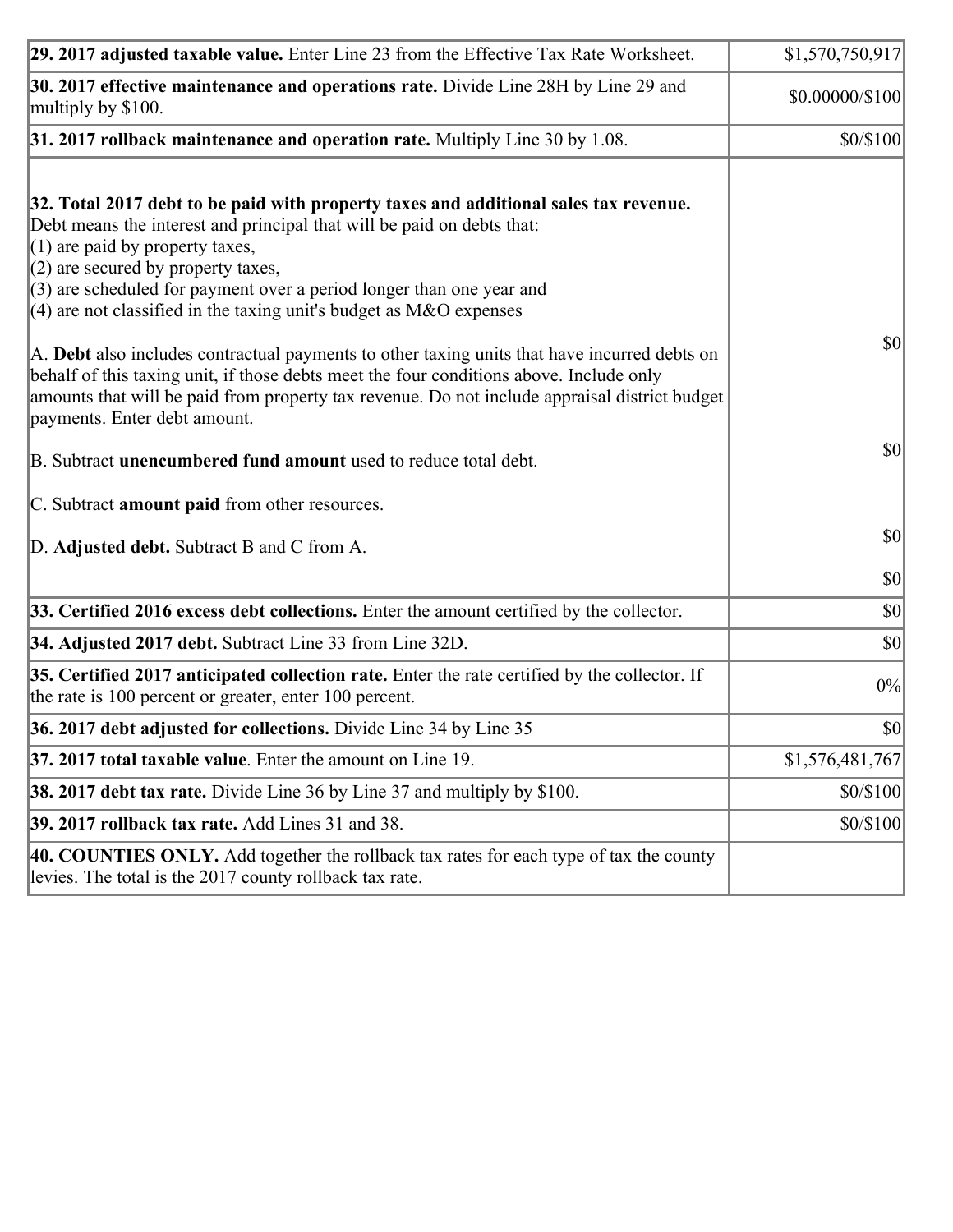## **SECTION 3: Additional Sales Tax to Reduce Property Taxes**

Cities, counties and hospital districts may levy a sales tax specifically to reduce property taxes. Local voters by election must approve imposing or abolishing the additional sales tax. If approved, the taxing unit must reduce its effective and rollback tax rates to offset the expected sales tax revenue.

This section should only be completed by a county, city or hospital district that is required to adjust its effective tax rate and/or rollback tax rate because it adopted the additional sales tax.

| <b>Activity</b>                                                                                                                                                                                                                                                                                                                                                                                      | <b>Amount/Rate</b> |
|------------------------------------------------------------------------------------------------------------------------------------------------------------------------------------------------------------------------------------------------------------------------------------------------------------------------------------------------------------------------------------------------------|--------------------|
| 41. Taxable Sales. For taxing units that adopted the sales tax in November 2016 or May<br>[2017, enter the Comptroller's estimate of taxable sales for the previous four quarters. <sup>20</sup><br>Taxing units that adopted the sales tax before November 2016, skip this line.                                                                                                                    | <b>\$0</b>         |
| 42. Estimated sales tax revenue. Counties exclude any amount that is or will be spent for<br>economic development grants from the amount of estimated sales tax revenue. <sup>21</sup><br>Taxing units that adopted the sales tax in November 2016 or in May 2017.<br>Multiply the amount on Line 41 by the sales tax rate (.01, .005 or .0025, as applicable) and<br>multiply the result by $.9522$ | \$0                |
| $ -$ or $-$                                                                                                                                                                                                                                                                                                                                                                                          |                    |
| Taxing units that adopted the sales tax before November 2016.<br>Enter the sales tax revenue for the previous four quarters. Do not multiply by .95.                                                                                                                                                                                                                                                 |                    |
| 43. 2017 total taxable value. Enter the amount from Line 37 of the Rollback Tax Rate<br>Worksheet.                                                                                                                                                                                                                                                                                                   | \$1,576,481,767    |
| 44. Sales tax adjustment rate. Divide Line 42 by Line 43 and multiply by \$100.                                                                                                                                                                                                                                                                                                                      | \$0/\$100          |
| 45. 2017 effective tax rate, unadjusted for sales tax. <sup>23</sup> Enter the rate from Line 24 or 25,<br>as applicable, on the Effective Tax Rate Worksheet.                                                                                                                                                                                                                                       | \$0.04742/\$100    |
| 46. 2017 effective tax rate, adjusted for sales tax.<br>Taxing units that adopted the sales tax in November 2016 or in May 2017.<br>Subtract Line 44 from Line 45. Skip to Line 47 if you adopted the additional sales tax before<br>November 2016.                                                                                                                                                  | \$0.04742/\$100    |
| 47. 2017 rollback tax rate, unadjusted for sales tax. <sup>24</sup> Enter the rate from Line 39 or 40,<br>as applicable, of the Rollback Tax Rate Worksheet.                                                                                                                                                                                                                                         | \$0/\$100          |
| $ 48.2017$ rollback tax rate, adjusted for sales tax. Subtract Line 44 from Line 47.                                                                                                                                                                                                                                                                                                                 | \$0/\$100          |

<sup>17</sup>Tex. Tax Code Section 26.012(17)

<sup>18</sup>Tex. Tax Code Section 26.04(c)

<sup>19</sup>Tex. Tax Code Section 26.04(d)

<sup>20</sup>Tex. Tax Code Section 26.041(d)

- $21$ Tex. Tax Code Section 26.041(i)
- <sup>22</sup>Tex. Tax Code Section 26.041(d)
- <sup>23</sup>Tex. Tax Code Section  $26.04(c)$

<sup>24</sup>Tex. Tax Code Section  $26.04(c)$